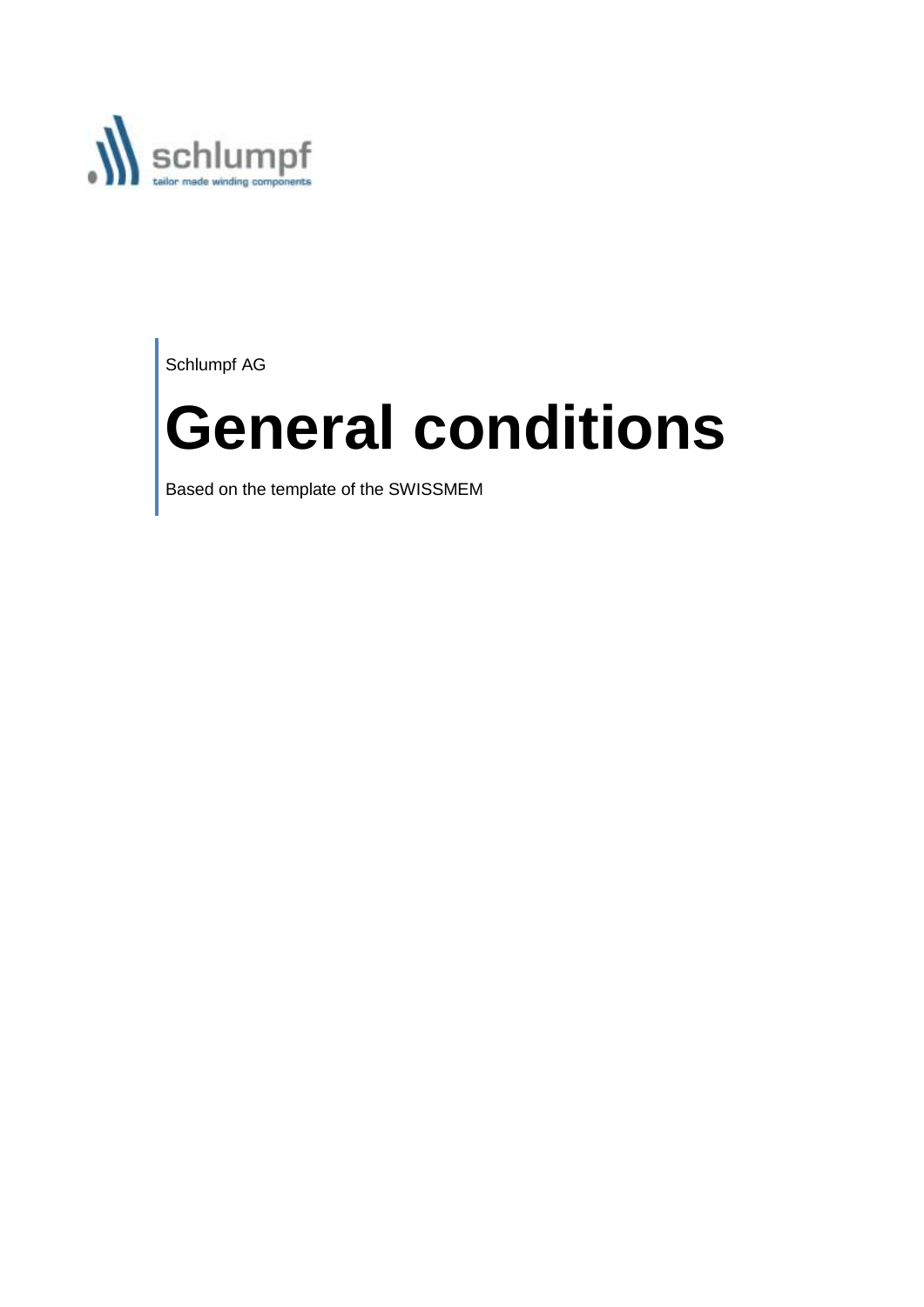# **General conditions of contract for the supply of machinery and spare parts**

# **1 General**

1.1 The contract shall be deemed to have been entered into upon receipt of supplier's written acknowledgement stating its acceptance of the order.

Tenders which do not stipulate an acceptance period shall not be binding.

- 1.2 These general conditions of supply shall be binding if declared applicable in the tender or in the order acknowledgement. Any conditions stipulated by the customer which are in contradiction to these general conditions of supply shall only be valid if expressly acknowledged by the supplier in writing.
- 1.3 All agreements and legally relevant declarations of the parties to the contract must be in writing in order to be valid. Declarations in text form which are transmitted by or recorded on electronic media will be equated with written declarations when specifically so agreed by the parties.

### **2 Scope of supplies and services**

2.1 The supplies and services are exhaustively specified in the order acknowledgement and in appendices thereto.

#### **3 Technical documents**

- 3.1 Unless otherwise agreed upon, brochures and catalogues are not binding. Data provided for in technical documents are only binding in so far as having been expressly stipulated as such.
- 3.2 Each party to the contract retains all rights to technical documents provided to the other. The party receiving such documents recognises these rights and shall — without previous written consent of the other party — not make these documents available to any third party, either in whole or in part, nor use them for purposes other than those for which they were handed over.

### **4 Prices**

- 4.1 Unless otherwise agreed upon, all prices shall be deemed to be net ex works including Swiss VAT, if any, excluding packing, without any deduction whatsoever.
- 4.2 The supplier reserves the right to adjust the prices in case the wage rates or the raw material prices vary between the submission of the tender and the contractually agreed performance. In such case the adjustment shall be made according to the attached price adjustment clause.
- 4.3 In addition, an appropriate price adjustment shall apply in case the delivery time has been subsequently extended due to any reason stated in Clause 7.2, or any documents furnished by the customer were not in conformity with the actual circumstances, or were incomplete.

### **5 Terms of payment**

5.1 Payments shall be made at supplier's domicile, without any deduction for cash discount, expenses, taxes, levies, fees, duties, and the like.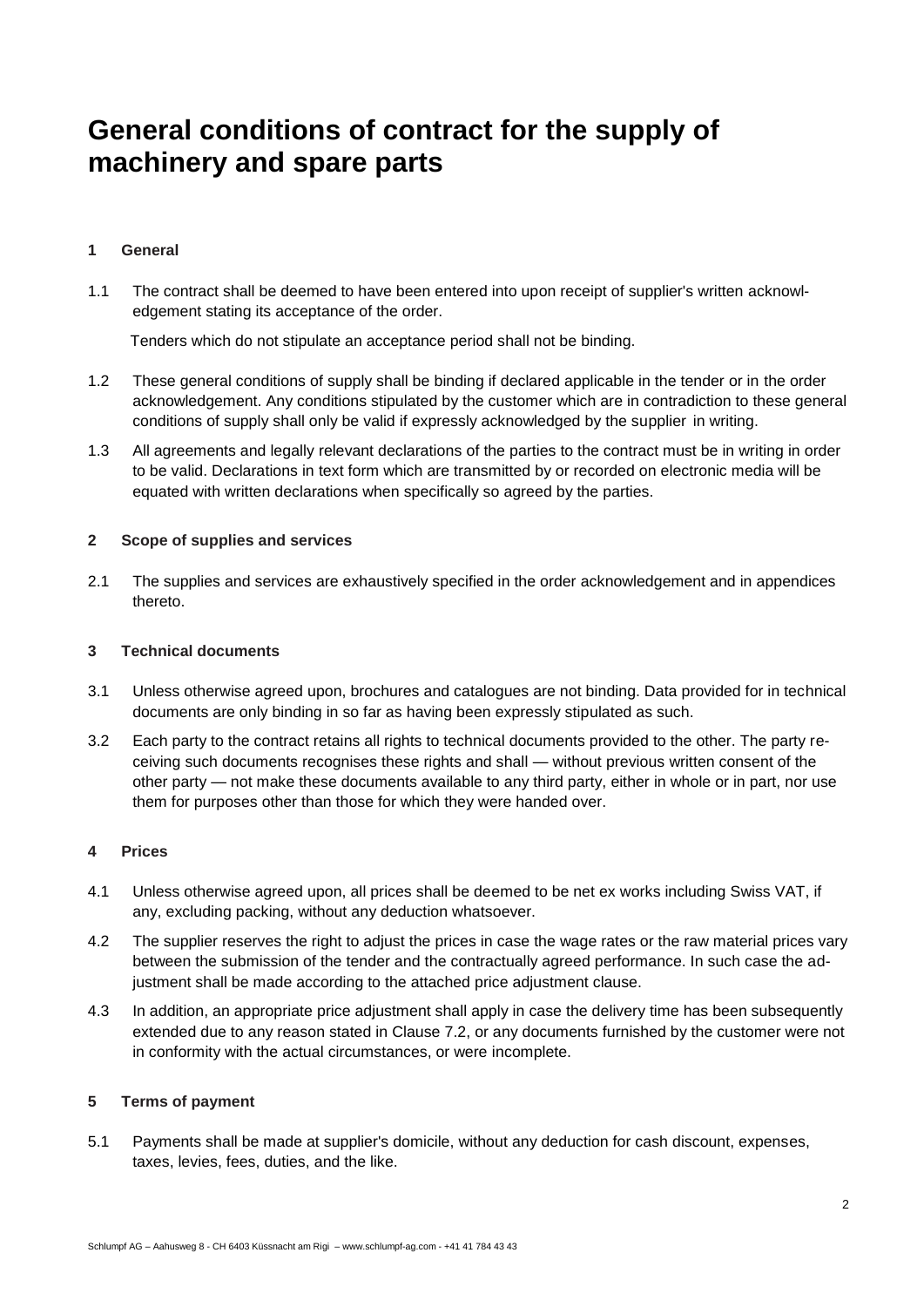- 5.2 Unless otherwise agreed upon, the price shall be paid in the following instalments:
	- One third as advance payment within one month after receipt of the order acknowledgement by the customer,
	- one third on expiry of two thirds of the agreed delivery time,
	- the remainder within one month after supplier's advice that the supplies are ready for dispatch.
- 5.3 If the customer delays in the agreed terms of payment, it shall be liable, without reminder, for interest with effect from the agreed date on which the payment was due at a rate of 4 per cent over the current 3-month CHF-LIBOR target. The right to claim further damages is reserved.

# **6 Reservation of title**

The supplier shall remain the owner of all supplies until having received the full payments in accordance with the contract.

Upon entering into the contract the customer authorises the supplier to enter or notify the reservation of title in the required form in public registers, books or similar records, all in accordance with relevant national laws, and to fulfil all corresponding formalities, at customer's cost.

During the period of the reservation of title, the customer shall, at its own cost, maintain the supplies and insure them for the benefit of the supplier against theft, breakdown, fire, water and other risks. It shall further take all measures to ensure that the supplier's title is in no way prejudiced.

# **7 Delivery time**

- 7.1 The delivery time shall start as soon as the contract is entered into, all official formalities have been completed, payments due with the order have been made, any agreed securities given and the main technical points settled. The delivery time shall be deemed to be observed if by that time the supplier has sent a notice to the customer informing that the supplies are ready for dispatch.
- 7.2 The delivery time is reasonably extended:

a) if the information required by the supplier for performance of the contract is not received in time, or if the customer subsequently changes it thereby causing a delay in the delivery of the supplies or services;

b) if hindrances occur which the supplier cannot prevent despite using the required care, regardless of whether they affect the supplier or the customer or a third party. Such hindrances include, but shall not be limited to, epidemics, mobilisation, war, revolution, serious breakdown in the works, accidents, labour conflicts, late or deficient delivery by subcontractors of raw materials, semifinished or finished products, the need to scrap important work pieces, official actions or omissions by any state authorities or public bodies, natural catastrophes, acts of God;

c) if the customer or a third party is behind schedule with work it has to execute, or with the performance of its contractual obligations, in particular if the customer fails to observe the terms of payment.

7.3 The customer shall be entitled to claim liquidated damages for delayed delivery in so far as it can be proved that the delay has been caused through the fault of the supplier and that the customer has suffered a loss as a result of such delay. If substitute material can be supplied to accommodate the customer, the latter is not entitled to any damages for delay.

Damages for delayed delivery shall not exceed  $\frac{1}{2}$  per cent for every full week's delay and shall in no case whatsoever altogether exceed 5 per cent of the contract price of the part of the supplies in delay. No damages at all shall be due for the first two weeks of delay.

After reaching the maximum liquidated damages for delayed delivery, the customer shall grant the supplier a reasonable extension of time in writing. If such extension is not observed for reasons within sup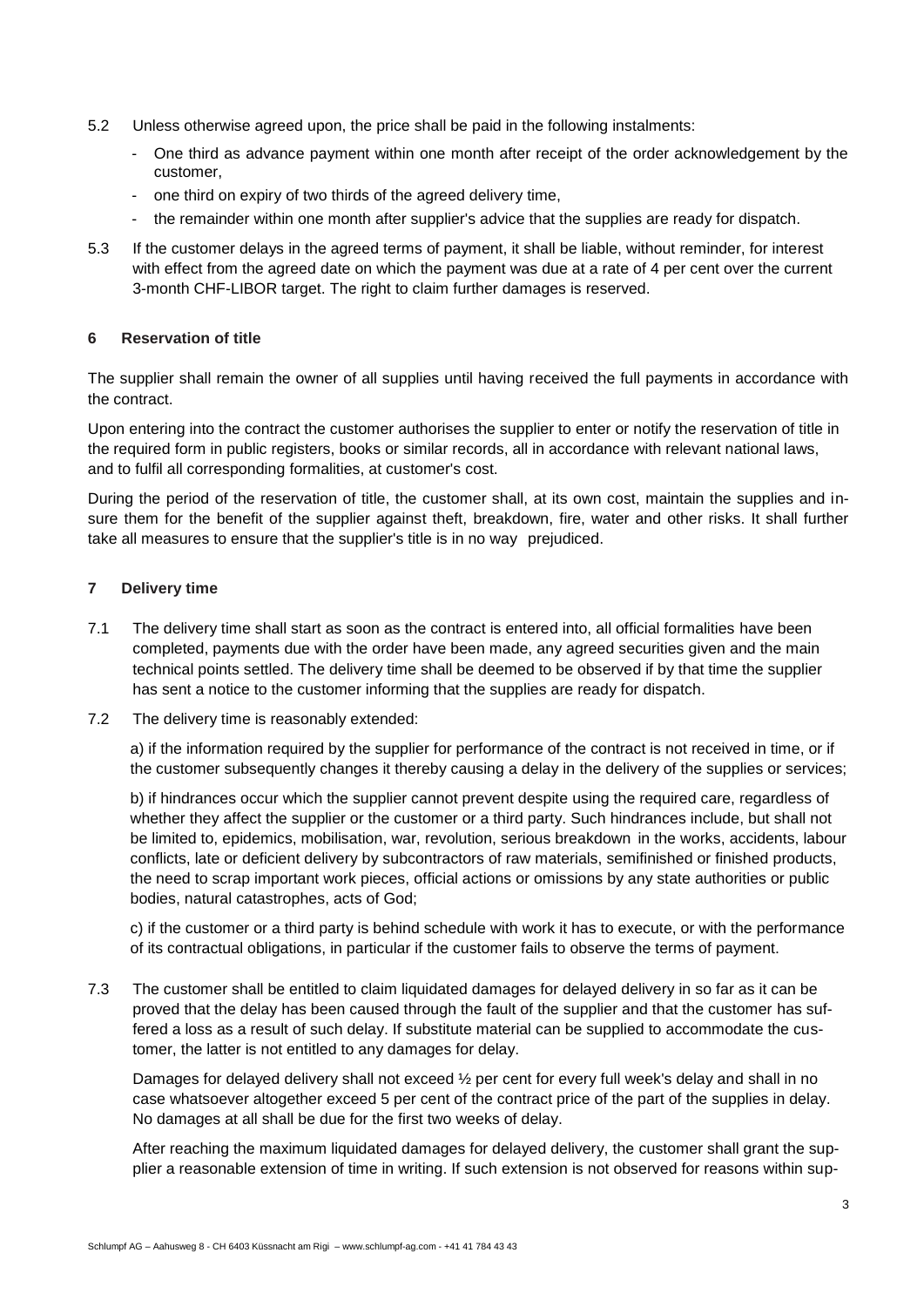plier's control, the customer shall have the right to reject the delayed part of the supplies or services. If a partial acceptance is economically not justified on the part of the customer, the latter shall be entitled to terminate the contract and to claim refund of the money already paid against return of the deliveries supplied.

7.4 Any delay of the supplies or services does not entitle the customer to any rights and claims other than those expressly stipulated in this Clause 7. This limitation does, however, not apply to unlawful intent or gross negligence on the part of the supplier, but does apply to unlawful intent or gross negligence of persons employed or appointed by the supplier to perform any of its obligations.

# **8 Passing of benefit and risk**

- 8.1 The benefit and the risk of the supplies shall pass to the customer by the date of their leaving the works.
- 8.2 If dispatch is delayed at the request of the customer or due to reasons beyond supplier's control, the risk of the supplies shall pass to the customer at the time originally foreseen for their leaving the works. From this moment on, the supplies shall be stored and insured on the account and at the risk of the customer.

# **9 Inspection and taking-over of the supplies and services**

- 9.1 As far as being normal practice, the supplier shall inspect the supplies and services before dispatch. If the customer requests further testing, this has to be specially agreed upon and paid for by the customer.
- 9.2 The customer shall inspect the supplies and services within a reasonable period and shall immediately notify the supplier in writing of any deficiencies. If the customer fails in doing so, the supplies and services shall be deemed to have been taken over.
- 9.3 Having been notified of the deficiencies according to Clause 9.2, the supplier shall as soon as possible remedy them, and the customer shall give the supplier the possibility of doing so.
- 9.4 The carrying out of a taking-over test as well as laying down the conditions related thereto need a special agreement.
- 9.5 Deficiencies of any kind in supplies or services shall not entitle the customer to any rights and claims other than those expressly stipulated in Clauses 9 and 10 (guarantee, liability for defects).

### **10 Guarantee, liability for defects**

10.1 The guarantee period is 12 months, or 6 months in case of a multi-shift system. It starts when the supplies leave the works. If dispatch is delayed due to reasons beyond supplier's control, the guarantee period shall end not later than 18 months after supplier's notification that the supplies are ready for dispatch.

For replaced or repaired parts the guarantee period starts anew and lasts 6 months after replacement or completion of the repair, but not longer than the expiry of a period being double to the guarantee period stipulated in the preceding paragraph.

The guarantee expires prematurely if the customer or a third party undertakes inappropriate modifications or repairs or if the customer, in case of a defect, does not immediately take all appropriate steps to mitigate the damage and give the supplier the possibility of remedying such defect.

10.2 Upon written request of the customer, the supplier undertakes at its choice to repair or replace as quickly as possible any parts of the supplies which, before the expiry of the guarantee period, are proved to be defective due to bad material, faulty design or poor workmanship. Replaced parts shall become the supplier's property if he does not renounce explicitly.